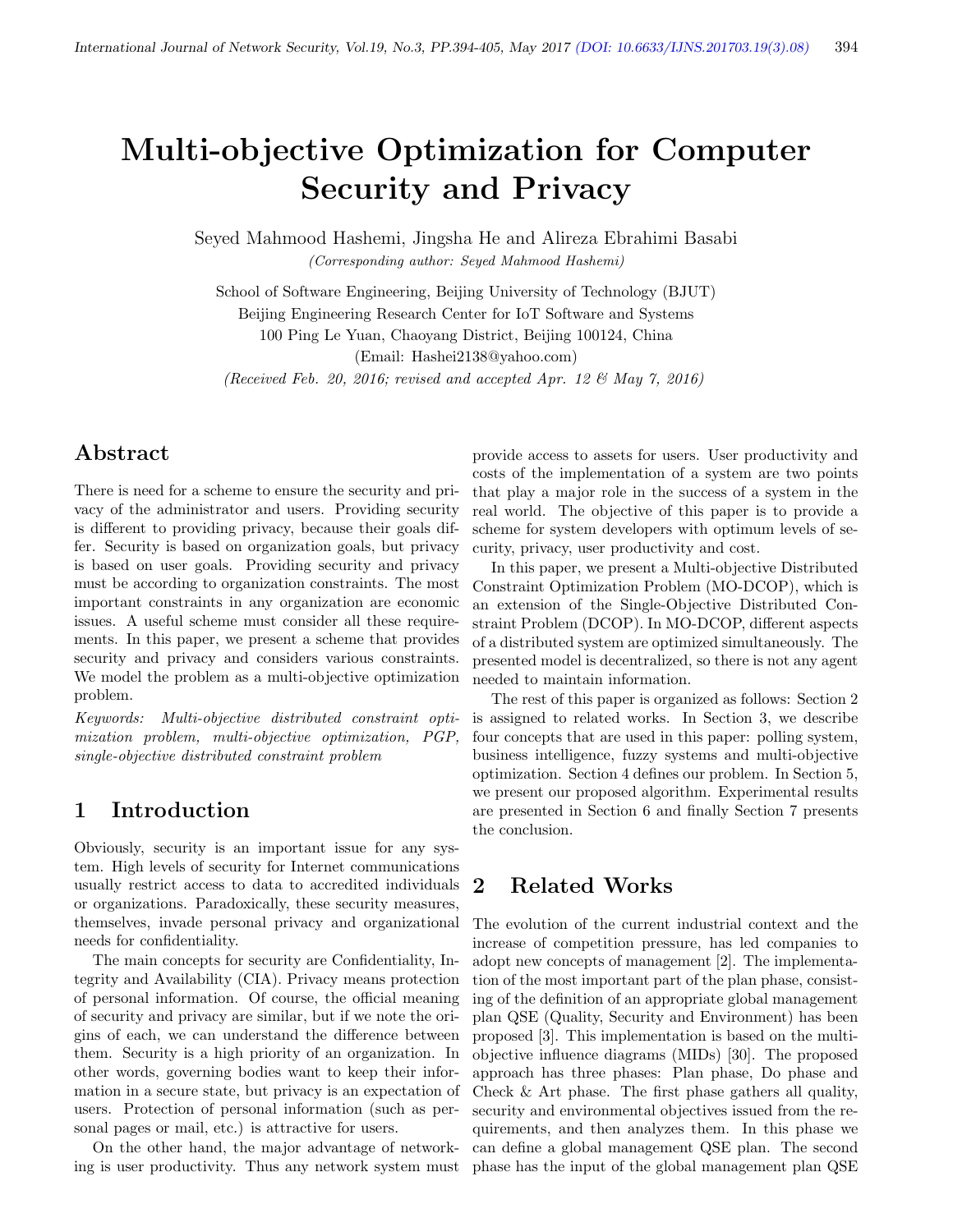and the corresponding global monitoring plan generated from the plan phase and will also implement the selected treatments. In the third phase, finalization of the process of integration occurs through measuring the effectiveness of different decisions. Neubauer et al. provide a structured and repeatable process that includes: defining evaluation criteria according to corporate requirements, strategy, assessing and/or refining the existing IT security infrastructure, identifying stakeholder preferences (risks, boundaries), determining the solution space of all efficient (Pareto optimal) safeguard portfolios, and interactively selecting the individually "best" safeguard portfolio [32]. This paper tries to combine different benefits and costs into one formula. This presents a problem because the authors do not present a multi-objective optimization problem. Kumar et al. focus on PGP (pretty good privacy) [26], which was shown by Zimmerman in 1991 to provide security with available cryptographic algorithms [37]. Algorithms are chosen according to the user requirements of time, cost and required security level. Kumar et al. answer the question: How do you choose appropriate algorithms, from the available pool, to suit the user requirements of time, cost and security? They assign a security level to an algorithm according to its performance [39] investigate security models, which consider risk assessment approaches to be applied for threat modelling, network hardening and risk analysis. Overall, security models can be classified based on the methodologies used to optimally invest into computer security. We have specified the following:

- Risk assessment models;
- Cost-benefit models;
- Game models;
- Multi-objective decision support models.

Cost-benefit analysis looks into intangible costs/returns and addresses the perspective of time. The simplicity of the frameworks can give suitable investment solutions for low risk investments. However, these methods do not consider uncertainty and give misleading indications for long-term investments. In [40], the risk assessment involves a calculation of risk in relation to financial returns, rather than the defined risk of possible losses related to degradation of information security. They demonstrate a novel approach of selecting security countermeasures with respect to both investment cost and the risk of possible degradation of CIA. Their security countermeasure is represented as a binary value. Also, they thought "security solutions can be classified based on the function they provide". The main challenge Information System (IS) managers face is to strike an appropriate balance between risk exposure and the opportunity to mitigate risk through investments in security. Thus, the authors of [23] propose a decision analytical approach, but the paper does not present a formula for multi-objective optimization. Service provisioning (SP) is defined as the set of interrelated decisions in order to select a service (by a server) to attend to a request (by a client). In [34], the results of the author's case study provides evidence in support of the notion that the use of imitation (recall) in DPSP's (dynamic provider of service provision) cipher selection process reduces its overheads dramatically. In paper [33], the authors introduce a novel presentation for cyber security problems using the formalization of a Multi-objective Distributed Constraint Optimization Problem (MO-DCOP). An MO-DCOP is the extension of a mono-objective Distributed Constraint Optimization Problem (DCOP) which is a fundamental problem that can formalize various applications related to multi-agent cooperation. They develop a novel algorithm called Branch and Bound search algorithm (BnB) for solving a cyber security problem. This algorithm utilizes the well-known and widely used branch and bound technique and depth-first search strategy and finds all trade-off solutions. The purpose of any risk analysis is providing decision makers with the best possible information about the probability of loss [5]. Behnia et al. compare several different approaches for risk analysis and declare the weakness and strength for each of them.

### 3 Preliminaries

Our scheme has different parts and we need to have specific science to solve the problem in each part. In this part, we describe things which are needed for the proposed algorithm.

#### 3.1 Polling System

There is need for a system which can satisfy all stakeholders' opinion. We say stakeholder for anyone who has any role in developing a team. The polling system is an appropriate method for keeping votes [20].

The polling system consists of a source for the service and a number of queues for clients with a policy for assigning service to the client. For example, in Figure 1,  $\lambda$ 1,  $\lambda_2, \cdots, \lambda_N$  are clients and  $S_1, S_2, \cdots, S_N$  are assignment policies.

The polling system can be a system with time sharing and N terminals. In that system, the central computer votes to terminals based on their requirements for data. Data transfers from terminals to the central computer through a voting scheme. Default:

- 1) Processes enter into the queues with a Poisson distribution;
- 2) Clients are served during the time as a random variable;
- 3) After servicing to a queue, the server assigns to other queues with a switch-over time [27].

Common polling systems are [24, 43]: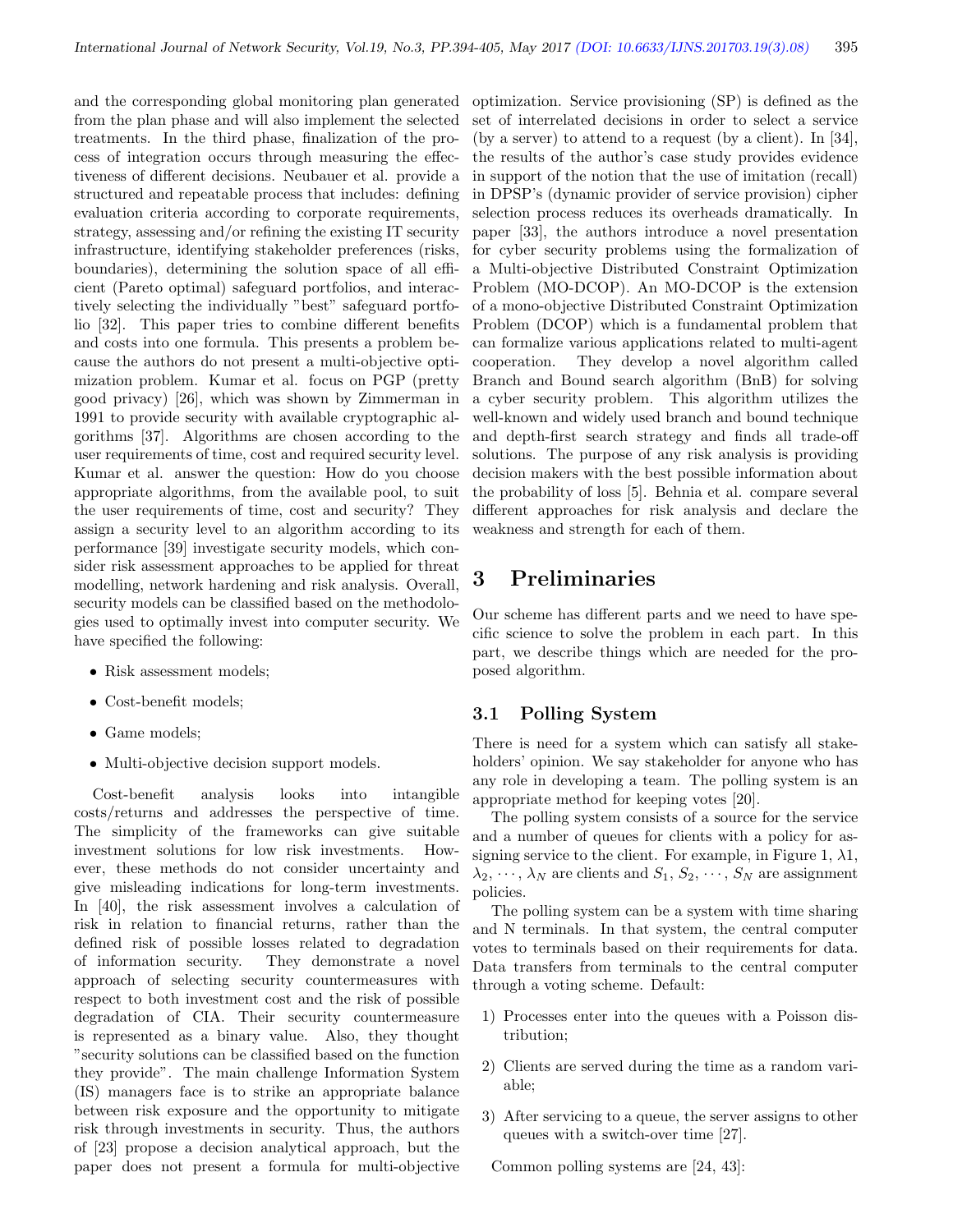

Figure 1: Polling system

- Exhausted: Server is assigned to a queue for all clients in that queue.
- Gated: Server is assigned to a queue with a specific time range.
- Limited-1: Predefined clients which can give server.

Polling system has various applications.

- Token Ring Networks: In a cyclic net, terminals need acceptance of the central computer [6].
- Robotic Systems: A robotic system consists of a central robot and various inputs. For modelling this system, we can use the polling system where the robot is the server and the inputs are clients. Clients are set in queues based on their types.
- Various Non-generic Computers and Communication Systems: In these systems, one processor serves to a particular type of task. A common way is to accumulate tasks into different types. In the model, tasks are clients and the processor is the server [28, 42].
- Transportation (Automated Guide Vehicle): In these models, many vehicles must be carried in a narrow way. The polling system consists of automated vehicles with default paths. In this model, transportation transforms clients from various queues to specific destinations [17].
- Stochastic Economic Lot Scheduling Problem (SELSP): This application is about producing by using a machine with limited capacity where the requirements produce stochastic [12, 13].
- Health Care: An emergency in a hospital can be modelled with a polling system. Tasks are set in queues with an unlimited buffer.
- Random Polling: The best examples for these models are distributed control systems. There is no central

control, so deciding about the next terminal is done with polling.

There are some notes in the polling systems: stability, priority, structure for polling, definition of limitations and waiting time.

#### 3.2 Business Intelligence

In the above part, we talked about the Polling System which allows us to utilize all stakeholders' opinions to improve the security of system, but on the other hand, there are users that want privacy. The balance between security and privacy is a challenging discussion. First of all, there is a need for a system which determines what level of privacy is needed [21].

Business Intelligence (BI) is a set of disciplines that include extracted data, combinations of data, the analysis and knowledge discovered which enables the system to comprehend the input/output environment [7, 9]. The aim of BI is to prepare a document for verification by the system, a prototype for deployment and obtaining a strategic and applicable knowledge base from a scientific view [44].

BI has five layers as shown in Figure 2. Also, BI helps developers to [16]:

- Fast data processing: BI can access, select and modify any time. The speed is guaranteed.
- Intelligent correlation analysis: BI uses mathematical models and declares scientific rules.
- Multi-dimensional analysis: BI gets a combinational analysis in the format of products, brands and K, then constructs a multi-dimensional data structure.

BI uses various intelligent tools such as: tools to gather implicational data and extract business knowledge [8], and competing intelligent tools which try to get data from competing environments [9]. Constructing a BI system includes the following steps [14]:

- 1) Planning and direction;
- 2) Gathering released information;
- 3) Gathering resources from users;
- 4) Analysis;
- 5) Report and inform.

There are two taxonomy types in BI: one-dimensional data and two-dimensional data [29]. A list of results from hyperlinks belongs to one-dimensional data. Tree data and networking data belong to two-dimensional data. Two-dimensional data allows people to search based on human abilities.

Special text is displayed in the BI system within three phases [36]. Firstly, according to users' attractive, necessary characteristics of text. This phase can be named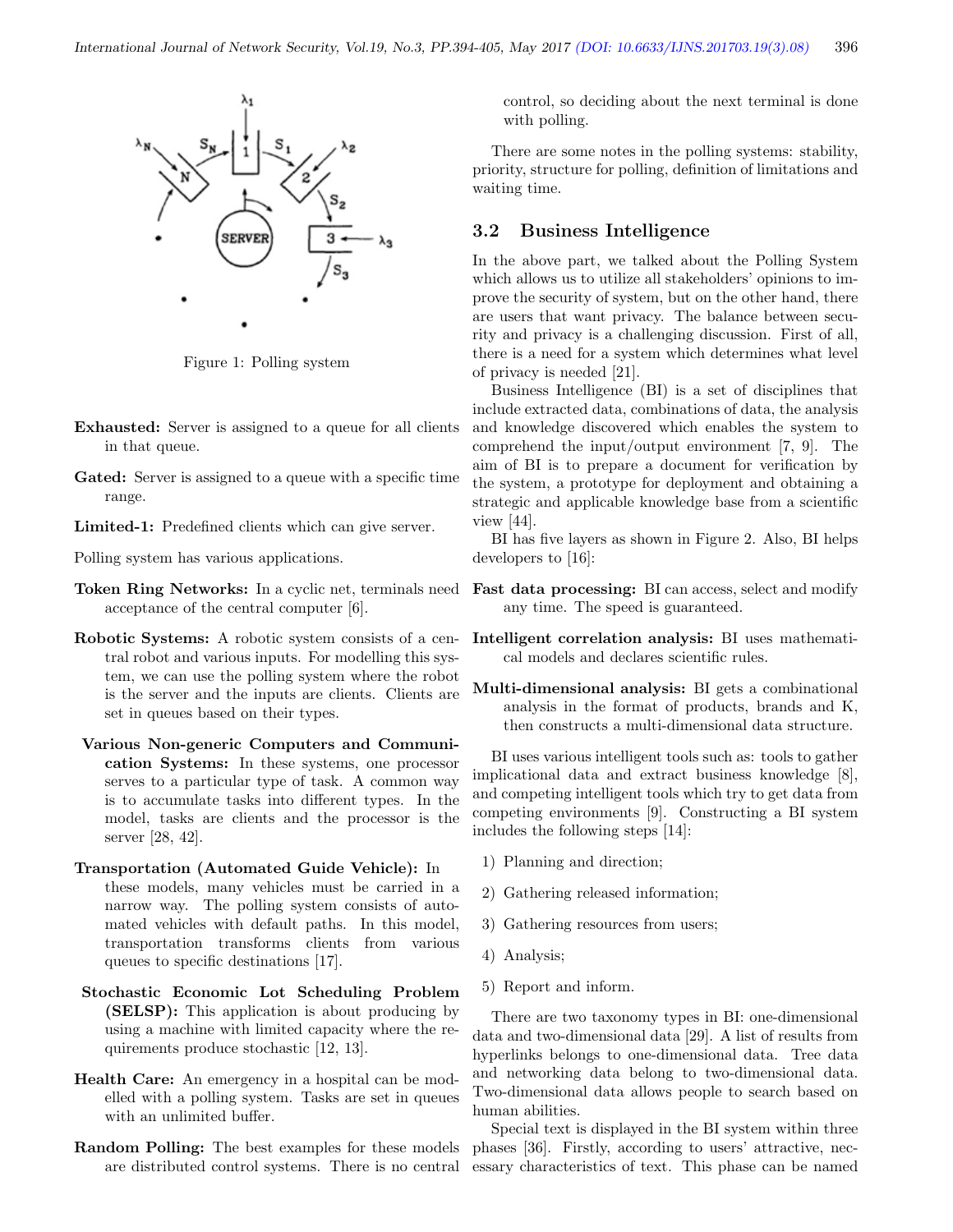

Figure 2: Layers of BI

'Analysis'. In this phase, some search techniques for the analysis of text in the network are used. These techniques have the responsibility to discover resources and patterns from the network [11]. In the second phase, which is named 'Algorithm', an applicable and flexible structure with clustering is constructed. Algorithms can be divided into two categories [22]: 1) hierarchical and 2) partitional. The final phase is 'visualization' where data is displayed to users. Visualization means display of coding data in a special format as understanding with human eyes.

#### 3.3 Fuzzy Systems

into a non-linear mapping.

Fuzzy systems are knowledge-based systems or rule-based systems [41]. A fuzzy system consists of a number of rules. Each rule relates input(s) to output(s). Input(s) and output(s) in fuzzy systems are recognized in fuzzy sets. Let a system with uncertainty have the input-output relation  $y = f_s(x)$ , where  $y \in R$ , and  $y \in R^{nX}$ . A fuzzy system represents the knowledge related to inputs and outputs by  $nC$  fuzzy rules  $R_1, \dots, R_C$  which are expressed in the form

 $R_i$ : If  $(x_{k,1}isrA_{i,1})$  and  $(x_k, nX)$  then  $(y_{k,i}^*isrB_i)$ , (1) where  $y_k = f_s(x_k)$  is an observation vector  $(x_k, y_k)$  of the system;  $x_{k,j}$  is the j<sup>th</sup> variable of  $x_k$ ;  $A_{i,j}$  is the membership function of the fuzzy set for the  $j<sup>th</sup>$  variable in the  $i^{th}$  rule, which determines a fuzzy number for the  $j^{th}$ variable of input space;  $y_{k,i}^*$  is the estimate of  $y_k = f_s(x_k)$ by  $R_i$ ; The operator "and" denotes the t-norm operation between two membership values; and "isr" denotes the belonging of an object into a fuzzy set. An important contribution of fuzzy systems theory is that it provides a

The objective of a non-linear mapping is producing  $output(s)$  with input(s). Mapping is done when there is a

systematic procedure for transforming a knowledge base

relation. Producing a relation (formula) from rules is the role of the Inference Engine. Researchers have proposed many inference engines and each of them has their own features (strengths/weaknesses).

A fuzzy system has two advantages. First, we can combine different votes or opinions with the formula of the inference engine. Second, the use of multiple fuzzy sets allows the proposed algorithm to be strong against changes.

#### 3.4 Multi-objective Optimization

MOO is necessary when multiple cost functions are considered in the same problem. The aim of MOO is tuning the decision variables to satisfy all objective functions  $F_i$ to an optimum value. This class of problems is modelled by Equation (2).

Optimize 
$$
[F_1(X), \dots, F_k(X)]
$$
  
Subject to  $g_i(X) \le 0, h_j(X) = 0$ ;  
 $i = 1, \dots, m; j = 1, \dots, p$  (2)

where  $k$  is the number of objective functions;  $X$  is the decision vector;  $m$  is the number of inequality constraints and  $p$  is the number of equality constraints.

This goal causes a difference between these algorithms and their ancestor Single-Objective Optimization, which is based on the concept of best, while the multi-objective optimization uses the concept of dominance. Dominance is defined in [10]:

$$
\overrightarrow{U} = (u_1, \dots, u_k) \prec \overrightarrow{V} = (v_1, \dots, v_k)
$$
  
if  $f \forall i \{1, \dots, k\} u_i \le v_i, \exists j \{1, \dots, k\} u_j < v_j.$  (3)

In words, a vector  $\vec{U}$  of variables dominates another vector of variables  $\overrightarrow{V}$  if and only if  $\overrightarrow{U}$  can reach an op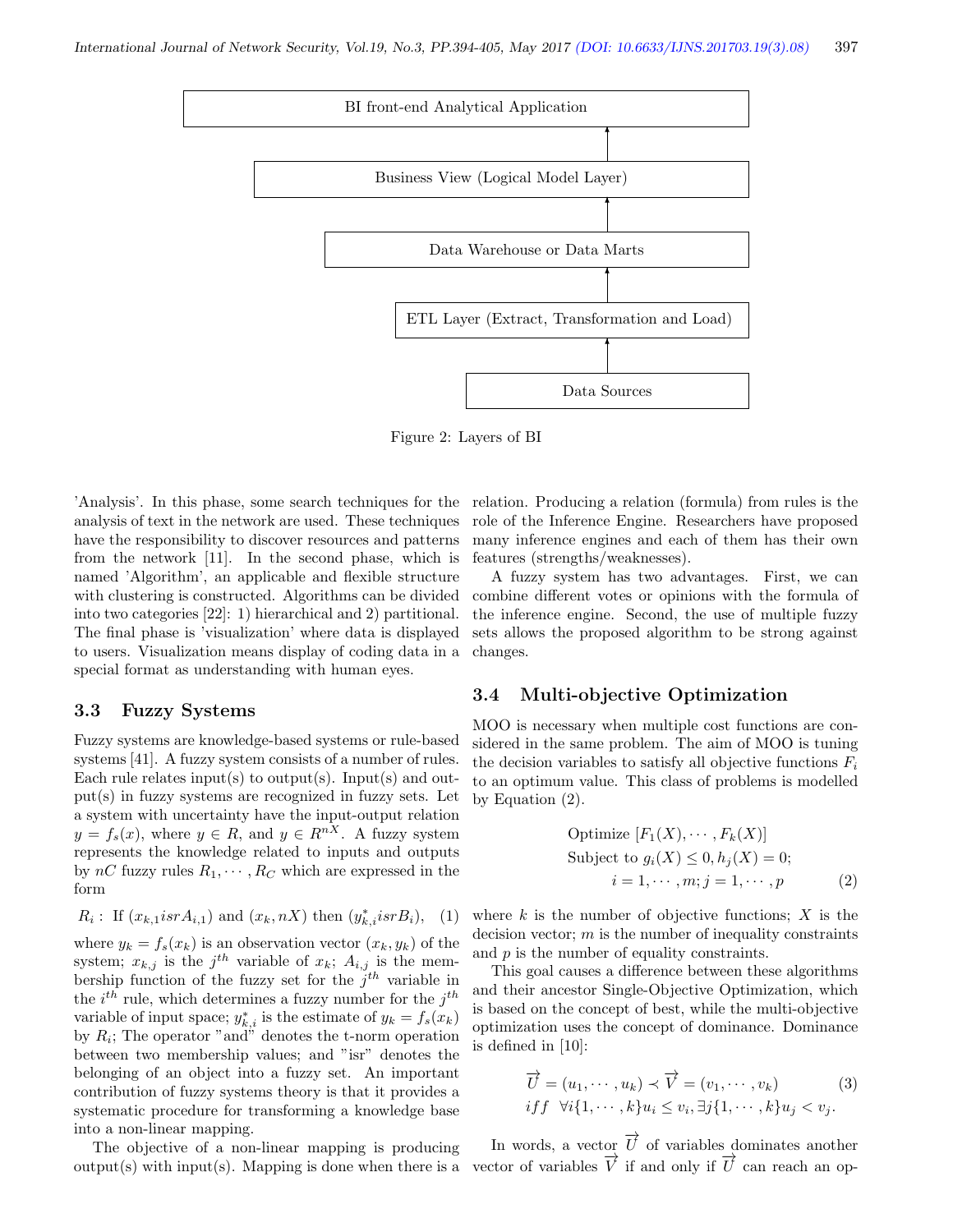timal value for some criteria without causing a simultaneous non-optimal value for at least one criterion. If two vectors cannot dominate each other, they are called nondominated vectors.

## 4 Problem

The phenomenon of networks has advantages and also disadvantages for our life. The main advantage of a network is User Productivity. A network provides access to information for users. On the other hand, there are two concepts which are related to the Free Flow of Information. Users expect Privacy. Governments want Security. Both privacy and security are against the free flow of information. Moreover, producing any module in a software system produces a cost. There are four significant criteria for network systems: user productivity, privacy, security and economics. We think any network system will fail without considering the follow threads:

- Any network system which does not have User Productivity will not be welcome by users.
- Users are interested in systems which protect their information.
- Providing confidentiality, integrity and availability is important for any organization.
- Financial resources of any organization are limited, so they cannot support any software.

There needs to be a system with different components. Since the system is designed for a distributed environment, components can be done in separated places and communicate to each other in general, but we show this in one figure for simplicity.

There is a directional and acyclic graph  $G = (V, E)$ , where  $V$  is a set of nodes that represents computer systems and  $E$  is the set of edges that represent the connection between nodes (Table 1). This graph is a popular approach to model the network. Let there be 10 nodes as in Table 1 which represents the graph, where 0 represents that there is no connection between two nodes (in column and row) and 1 vice versa.

Each edge has a number of features:

- Security: represents the degree of security. All members of the developing team vote to all paths according their experience of security.
- Privacy: represents the degree of privacy. Users, based on their experiences recognize the degree of privacy.
- User productivity: represents how much users can have access to their necessary information.
- Cost: represents how much cost is needed for creating and maintenance a connection. There are 5 fuzzy sets to recognize the cost (See Figure 3).

Table 1: Graph for model of the network

| 0                |                  |                  |                  | $\boldsymbol{0}$ | $\overline{0}$   | $\mathbf{1}$     |                  | $\mathbf{1}$     |                  |
|------------------|------------------|------------------|------------------|------------------|------------------|------------------|------------------|------------------|------------------|
| 1                | $\overline{0}$   | 1                | $\overline{0}$   | $\boldsymbol{0}$ | 1                | 1                | $\overline{0}$   | $\boldsymbol{0}$ | 0                |
| 1                | $\overline{0}$   | $\theta$         | $\overline{0}$   | 1                | $\mathbf{1}$     | $\overline{0}$   | $\boldsymbol{0}$ | $\mathbf{1}$     | $\mathbf{1}$     |
| $\overline{0}$   | 1                | $\mathbf{1}$     | $\overline{0}$   | $\mathbf{1}$     | $\overline{0}$   | $\overline{0}$   | 1                | $\mathbf{1}$     | 0                |
| $\overline{0}$   | 1                | $\overline{0}$   | $\mathbf{1}$     | $\overline{0}$   | $\mathbf 1$      | 1                | $\overline{0}$   | $\overline{0}$   | 1                |
| $\boldsymbol{0}$ | $\boldsymbol{0}$ | $\boldsymbol{0}$ | $\overline{0}$   | $\mathbf 1$      | $\overline{0}$   | $\mathbf{1}$     | $\overline{0}$   | $\mathbf{1}$     | $\mathbf{1}$     |
| $\mathbf{1}$     | $\boldsymbol{0}$ | $\mathbf 1$      | 1                | $\boldsymbol{0}$ | $\mathbf 1$      | $\boldsymbol{0}$ | $\mathbf{1}$     | $\mathbf{1}$     | $\boldsymbol{0}$ |
| 1                | $\boldsymbol{0}$ | $\mathbf 1$      | $\mathbf{1}$     | $\boldsymbol{0}$ | $\mathbf{1}$     | $\mathbf 1$      | $\overline{0}$   | $\boldsymbol{0}$ | $\mathbf{1}$     |
| $\boldsymbol{0}$ | 1                | $\boldsymbol{0}$ | $\boldsymbol{0}$ | 1                | $\boldsymbol{0}$ | $\mathbf 1$      | 1                | $\boldsymbol{0}$ | 1                |
| 1                |                  | 0                | 0                | 1                | $\boldsymbol{0}$ | 0                | 1                | $\mathbf{1}$     |                  |



Figure 3: Fuzzy sets for cost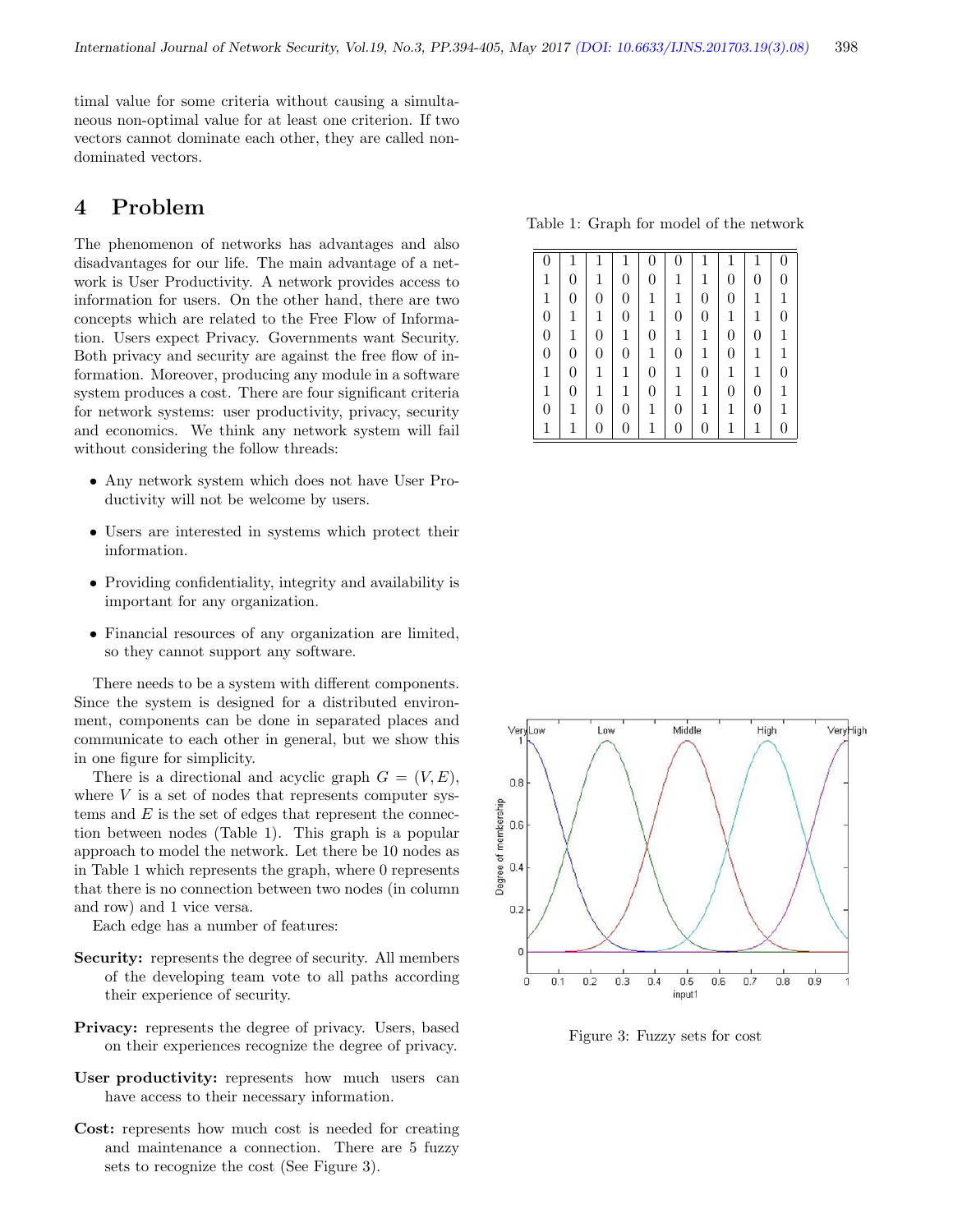The main goal of this paper is to present an approach that finds an optimum path (which is created with the connection of a number of paths). Since there are many objectives at issue, we have to use multi-objectives or multi-task methods. Our research must have the following characteristics:

- Research must be based on a probabilistic view, because the behavior of the network (environment) is not predictable.
- Research must follow a bottom-up approach. This approach recognizes that the lack of security is the result of the interaction of complex nodes. In contrast, a top-down approach focuses on the whole of the system. A bottom-up approach is better than a top-down approach for presenting attack, because attack is performed on the interaction between nodes and not the whole of the system.
- Research must be based on an analysis of threat sources. Schneier states that the term "security" is meaningless if the question "secure from whom?" is not addressed [35].
- Research must be based on the grouping decision. The opinion of all corporate team members in developing the final decision needs to be sought.

This research has two major elements. One of them is a Polling System and another one is a Business Intelligence System. The polling system allows us to combine all stakeholders' opinion, so security will be became the responsibility of all system stakeholders and not only the administrator. However, providing privacy needs recognition of requirements. Actually the best way for recognition is indirection. Business Intelligence is a suitable approach to recognize user requirements.

### 5 Proposed Algorithm

In the proposed scheme we must consider all notices which are mentioned in the "problem" section. Firstly, there is need for a system to counter security. We propose a Polling System for this goal (See Figure 4). In our polling system, queues are used as a number for the types of stakeholders. Each stakeholder can vote in its queue. Since the stakeholder is a role, someone may vote in several queues. The core of the polling system is a Fuzzy System. We use a Product Inference Engine to combine the votes from queues,

$$
f(x) = \frac{\sum_{l=1}^{M} \bar{y}^{l} (\prod_{(l=1)}^{n} \mu_{A_i^l}(x_i))}{\sum_{l=1}^{M} (\prod_{(l=1)}^{n} \mu_{A_i^l}(x_i))}
$$
(4)

where  $f(x)$  is output; M the number of rules; n the number of rules incipience and  $\mu$  is the membership degree for input variable  $x$  in the fuzzy set  $A$ . In the proposed system, the input variable is the vote and the rule is a queue. The output is the final result from the polling system.



Figure 4: Proposed polling system

Secondly, there is need for a system to counter user productivity. We propose a Business Intelligence (BI) system for this goal. BI allows us to know the leaning of each user indirectly. Actually, the performance of BI is deeply dependent on the approach of information gathering. BI produces a number, with its fuzzy system as a result.

Finally, there is need for a multi-objective optimization formula to model the whole of the scheme. We propose the following optimization model for our problem:

Optimize 
$$
S, P, UP, C
$$
  
Subject to:  $C \le LP, S \ge DS, P \ge DP$ , (5)

where  $S$  is security;  $P$  is privacy;  $UP$  is user productivity and C represents the total cost. Total cost must be less than or equal to the limited cost. Security and privacy must be greater than or equal to the default level of security and the default level of privacy, respectively. In other words, the model formula says that all parameters of a computer system (security, privacy, user productivity and cost) must be optimized simultaneously. Optimization means maximization of security, privacy and user productivity and minimization of cost. In this paper, we use tree algorithms to solve the multi-objective Problem (5):

- 1) Multi-objective simulated annealing;
- 2) Multi-objective genetic algorithm;
- 3) Multi-objective bee colony algorithm.

#### 5.1 Multi-objective Simulated Annealing (AMOSA)

The basic concept in simulated annealing is the evolution of the solution by simulating decreasing temperature (tmp) in the material, where a higher temperature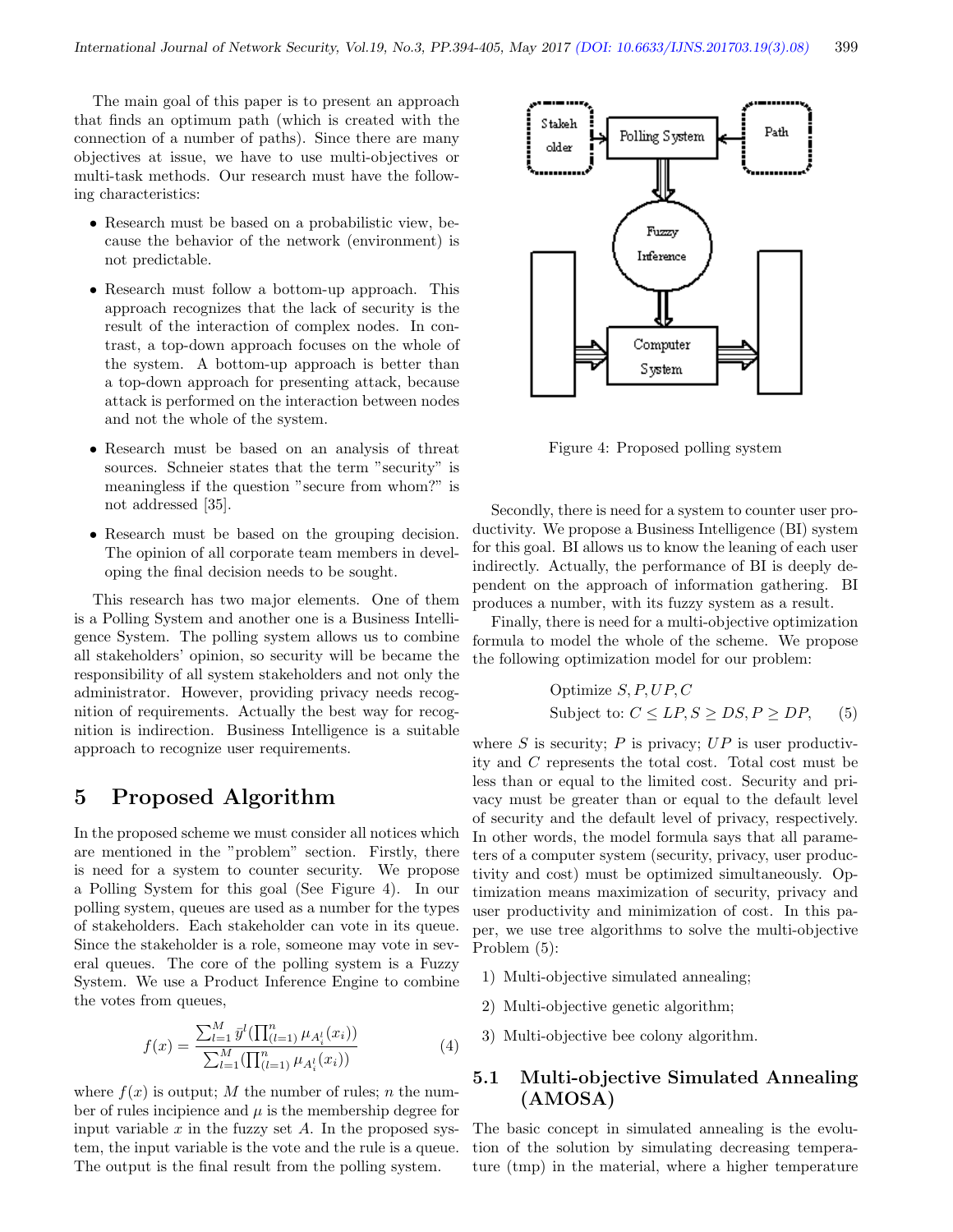denotes greater modification of the solution in a generation. If the temperature of a hot material decreases very quickly, its internal structure may change and the material could become hard and brittle. Decreasing the temperature slowly yields higher homogeneity and less brittle material. Evolution of the solution occurs at specific temperature profiles. In the first few iterations, a diverse set of initial solutions for the problem are produced at a higher temperature. These solutions are then evolved while the temperature decreases to obtain their local optima. In a multi-objective situation, there are non-dominated solutions that must be kept in the archive as candidates for the optimal solution.

AMOSA was proposed in [4]. During the execution of the AMOSA algorithm, two solutions exist: the currentso and new-so. Comparison of the two solutions yields one of three states: 1) current-so dominates new-so, 2) current-so and new-so are non-dominated with respect to each other, and 3) new-so dominates current-so.

If new-so is dominated by current-so, there may be solutions in the archive that dominate new-so. New-so is accepted into the archive based on the probability:

$$
p = \frac{1}{1 + exp(\triangle \times tmp)}
$$
 (6)

where  $\triangle$  is the difference between new-so and the other solutions that dominate new-so. If there are A solutions in the archive,

$$
\triangle = \frac{\sum_{i=1}^{A} \triangle_i + \triangle}{A + 1} \tag{7}
$$

Solutions can escape from the local optima and reach the neighborhood of the global optima by this probable acceptance. If the new-so is dominated by some solutions in the archive, Equation (7) is modified to:

$$
\triangle = \frac{\sum_{i=1}^{A} \triangle_i}{A} \tag{8}
$$

If the new-so is not dominated by any of the members in the archive, it is set to the current-so and is added to the archive. If the new-so dominates some solutions in the archive, it is set to the current-so and is added to the archive. In addition, any solutions in the archive that are dominated by the new-so, are removed. If the new-so is dominated by some solutions in the archive, Equation (6) is changed to:

$$
p = \frac{1}{1 + exp(-\triangle)}\tag{9}
$$

where  $\triangle$  is the minimum difference between the new-so and the dominating solutions in the archive. The new-so is set to the current-so with Probability (9). If the new-so is not dominated by any of the solutions in the archive, it is set to the current-so and added to the archive. If the new-so dominates some solutions in the archive, it is set to the current-so and added to the archive, while all dominated solutions are removed from the archive.

#### 5.2 Multi-objective Genetic Algorithm (MOGA)

The MOGA is based on a single-objective genetic algorithm [15, 25, 19], and comprises various stages. In the first stage, a population of individuals (chromosomes) is created. The number of individuals in the population (pop-size) is determined by the programmer. Each individual contains certain fields, where the number of fields in an individual is equal to the number of variables in the problem, which must be optimum. Each individual has the potential to reach an optimum point, at which optimal values are set in the corresponding fields in the individual. In the first stage of MOGA, all individuals in the population are initialized with random values. The algorithm runs until the stopping conditions are met. There are three types of stopping conditions. The first of these is special values; when the values of individuals are equal to the default values, the algorithm terminates. The second type of stopping condition occurs when the values of individuals no longer change. The last type of stopping condition is the number of iterations. When the number of iterations of the algorithm reaches the given threshold value (max-generation), the algorithm terminates.

Given that MOGA is an evolutionary algorithm, it is executed for a number of iterations, where each iteration of MOGA is called a generation, inspired by Darwinian evolutionary theory. The programmer can control the evolutionary nature of MOGA using the number of generations. This means that despite the deterministic optimization method, which is controlled by the number of inputs, the programmer can vary the number of generations. In the first generation, individuals are initialized with random values. The values of individuals are changed in each generation using two operators: mutation and cross-over. In mutation, one field of an individual is changed to a different value. There are a number of different methods for mutation, which describe the quality of the altered values. In cross-over, two individuals are combined to produce a new individual. After the genetic algorithm operators (mutation and cross-over) have been applied, several individuals are selected for the next generation. Selection is done stochastically according to the fitness of the individual.

The goal of the optimization algorithm is to find the optimal point. Optimal points can be divided into two categories: local optima and global optima. A local optimum can be any point that is the optimum of all points within a limited range, while a global optimum is a point that is the optimum of all points in an unlimited range. Because deterministic optimization methods compare the current point with points in a limited range, they may be trapped in a local optimum. The stochastic feature of MOGA allows the algorithm to escape from local optima and achieve the global optimum.

Based on the discussion above, MOGA has two advantages: the programmer can control the execution time and the algorithm has the potential to achieve a global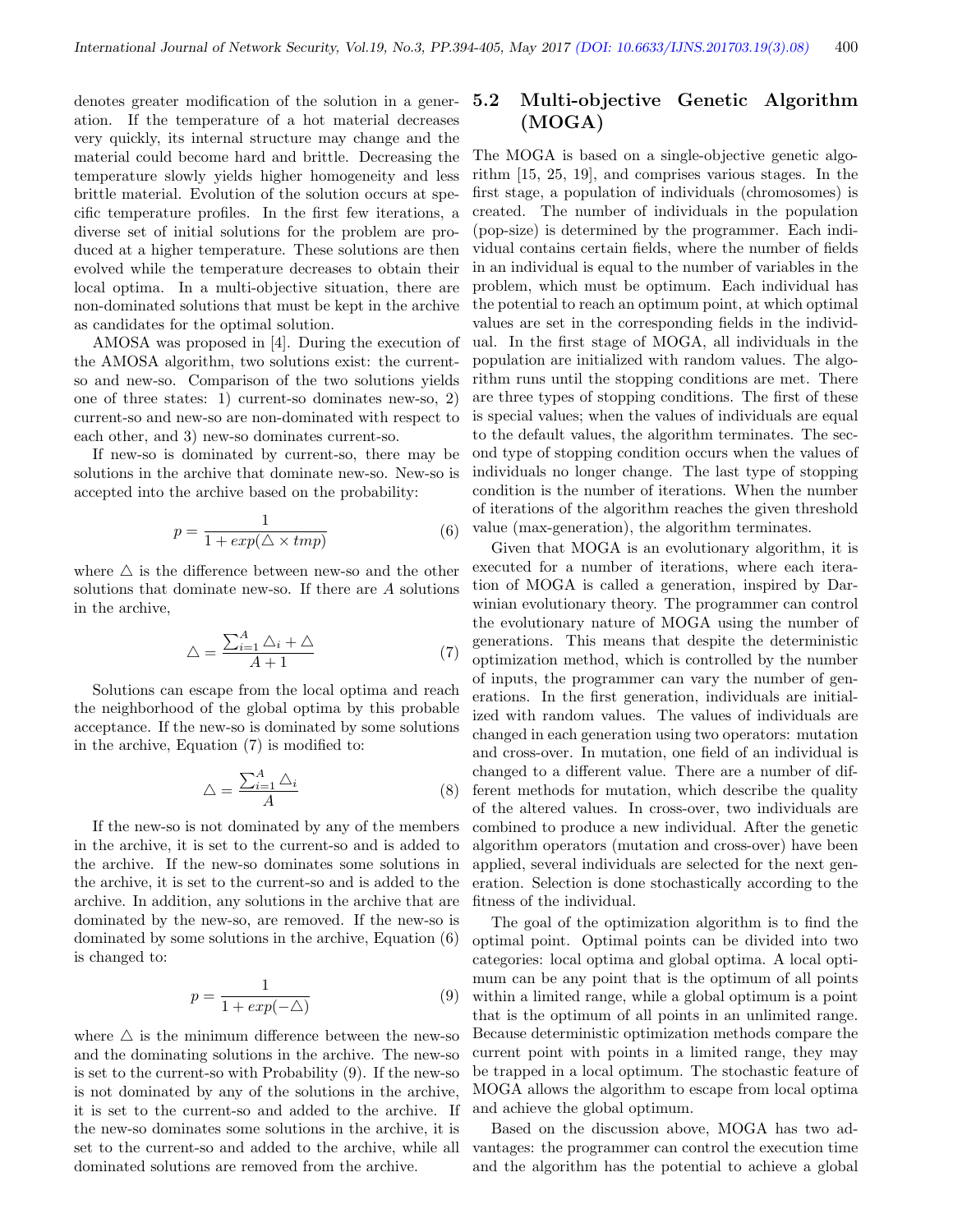optimum point.

MOGA finds an optimum point according to the Pareto set; in other words, a point is optimum if it is not dominated by other points. Indeed, the Pareto principle allows a number of objectives to become optimum simultaneously. Each individual is checked for its domination in the population. Individual  $i$  is allocated a rank equal to one plus the number of individuals,  $n_i$ , dominating individual i. Once ranking has been completed, a raw fitness is assigned to each individual based on its rank using a linear mapping function.

$$
F_i = N - \sum_{k=1}^{r_i - 1} \mu(k) - 0.5(\mu(r_i - 1))
$$
 (10)

where  $\mu$  denotes the numbers of individuals in the rank. MOGA incorporates niching among individuals in each rank. The niche count with  $\sigma_{share}$  is found first. The distance metric is computed with the objective function values. Thus, the normalized distance between any two individuals  $i$  and  $j$  in a particular rank is calculated as:

$$
d_{ij} = \sqrt{\sum_{k=1}^{M} \left(\frac{f_k^{(i)} - f_k^{(j)}}{f_k^{max} - f_k^{min}}\right)^2}
$$
(11)

The distance is computed for each pair of individuals. Therefore, the niche count is calculated by summing the shared function values:

$$
SH(d_{ij}) = \begin{cases} 1 - \frac{d_{ij}}{\sigma_{share}}, & \text{if } d_{ij} < \sigma_{share} \\ 0, & \text{otherwise} \end{cases} (12)
$$

The shared fitness is calculated as  $F_i' = F_i/nc_i$ The shared fitness is calculated as  $F'_i = F_i/nc_i$ ,  $nc_i = \sum d_{ij}$ . Shared fitness is used as a basis for stochastically selecting individuals for the next generation. The above process continues until the stopping condition is satisfied. When the algorithm terminates, the remaining individuals represent the optimum.

#### 5.3 Multi-objective Bee Colony (MOBC)

The foraging behavior of bees is characterized by various steps that are used in optimization. The first step is called the Waggle Dance, which is used by bees to convey information to other bees about the direction, distance, and quality of a food source. Upon finding a food source, a bee begins to dance in a figure of eight pattern. The second step in the foraging behavior is when follower bees that were waiting inside the hive, follow the dancer bee. The number of follower bees assigned to a path is directly proportional to the quality of the path. In the third step, these bees return to the hive. More bees are recruited to the source of the food if the path is still good enough. Bees stop collecting poor-quality food and adjust their strategy for finding food based on information about the location of good-quality food.

Foraging behavior can be used for optimization when it is divided into two phases. The first phase consists of path construction. In this phase, a bee explores the entire food source, but with the exploration limited by constraints. When a bee does a tour (which includes all possible variables), it performs the Waggle Dance. Other bees use this information, expressed as:

$$
Pf_i = \frac{1}{L_i} \tag{13}
$$

where  $Pf_i$  is the profitability of a *bee<sub>i</sub>* and  $L_i$  is its tour. If a colony has  $n$  bees, the bee colony's average profitability is given by:

$$
Pf_{\text{colony}} = \frac{1}{n} \sum_{i=1}^{n} Pf_i
$$

$$
= \frac{1}{n} \sum_{i=1}^{n} \frac{1}{L_i}
$$
(14)

The dance duration of any bee is given by:

$$
D_i = K \times \frac{Pf_i}{Pf_{\text{color}}}
$$
\n(15)

where  $K$  is the profitability rating and is adjusted according to the lookup table given in Table 2.

Table 2: Lookup table for adjusting profitability

| Profitability Rating                       | $K_i$ |
|--------------------------------------------|-------|
| $Pf_i < 0.9Pf_{colony}$                    | 0.60  |
| $0.9Pf_{colony} < Pf_i < 0.95Pf_{colony}$  | 0.20  |
| $0.95Pf_{colony} < Pf_i < 1.15Pf_{colony}$ | 0.02  |
| $1.15Pf_{colony} < Pf_i$                   |       |

The second phase of the bee algorithm consists of path reconstruction. In this phase, bees in the hive, having received information from the explorer bee, utilize the path. Bees use a transition rule for choosing the appropriate path with the probability denoted by  $P_{ij}(t)$ , which measures the possibility of moving from  $step_i$  to  $step_j$  at time t. In a multi-objective sense, the discussed path must be examined for dominance over other paths. Formula (9) takes into consideration the fitness of all paths:

$$
\rho_{ij}(t) = \begin{cases} \lambda, & j \in F_i(t) \\ \frac{1-\lambda|F_i(t)\cap A_i(t)|}{|A_i(t)|-|F_i(t)\cap A_i(t)|}, & j \notin F_i(t) \end{cases}
$$
(16)

where  $\lambda$  is the value (less than one) assigned to the preferred path;  $|A_i(t)|$  is the number of allowed next steps, and  $|F_i(t) \cap A_i(t)|$  is the number of preferred next steps [1, 18, 31, 38].

Now, we can examine the dominance of all paths, after which each path is classified as conforming to one of three situations: 1) dominates another path(s); 2) is dominated by another path, and 3) is not dominated by any other path.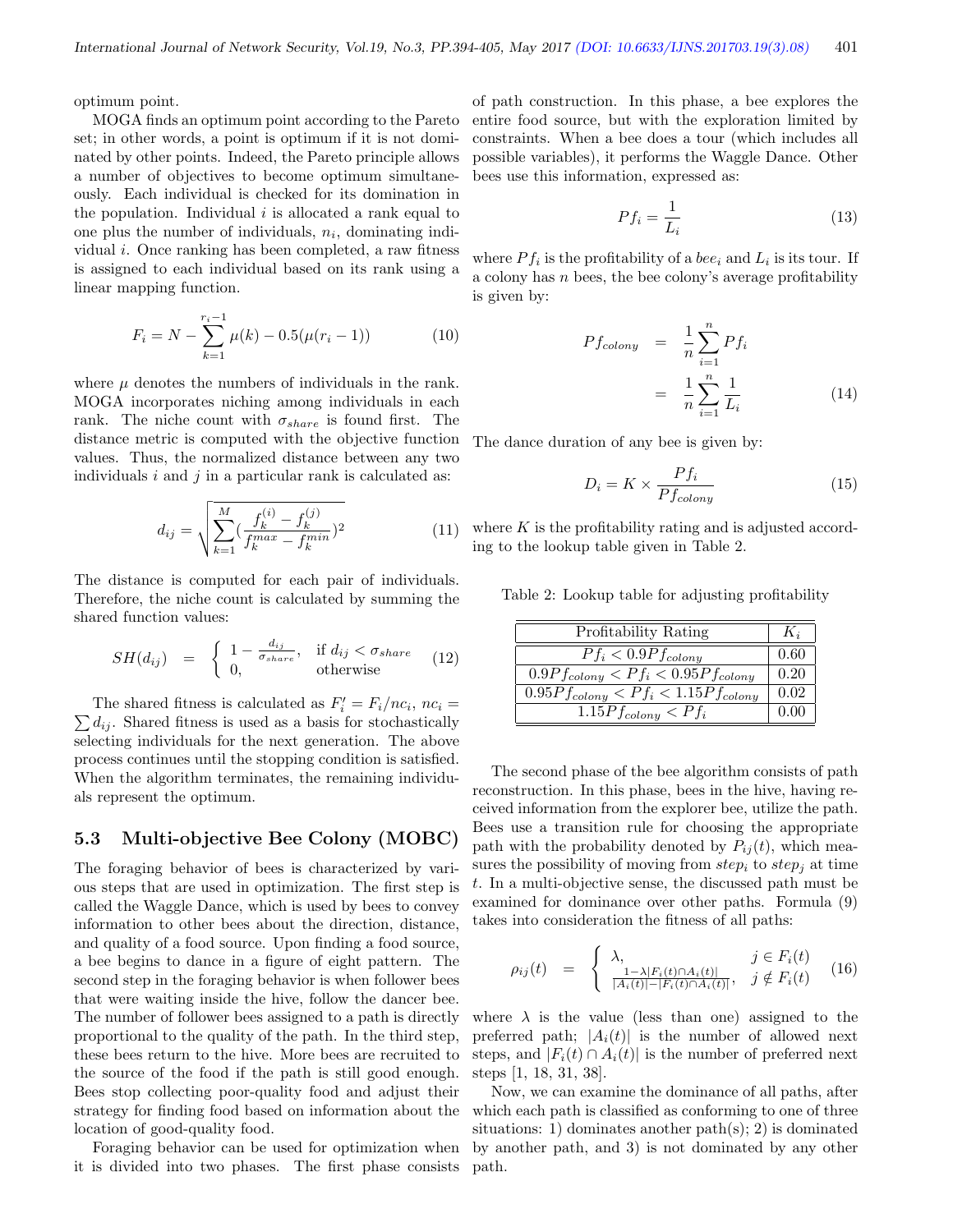|                | 0.3, 0.2, | 0.4, 0.4,                | 0.6, 0.7,      | $\overline{\phantom{a}}$ | $\overline{\phantom{a}}$ | 0.1, 0.8,         | 0.9, 0.7,                | $\overline{0.2}$ , 0.2,           |                |
|----------------|-----------|--------------------------|----------------|--------------------------|--------------------------|-------------------|--------------------------|-----------------------------------|----------------|
|                | 0.5, 0.8  | 0.5, 0.8                 | 0.5, 0.8       |                          |                          | 0.6, 0.7          | 0.9, 0                   | 0.4, 0.5                          |                |
| 0.8, 0.8,      |           | 0.3, 0.5,                |                | $\blacksquare$           | 0.7, 0.6,                | 0.7, 0.8,         | $\equiv$                 |                                   | $\blacksquare$ |
| 0.7, 0.9       |           | 0.5, 0.6                 |                |                          | 0.5, 0.4                 | 0.4, 0.2          |                          |                                   |                |
| 0.4, 0.3,      |           |                          | $\overline{a}$ | 0.9, 0.1,                | 0.2, 0.3,                | $\qquad \qquad -$ | $\overline{\phantom{a}}$ | 0.4, 0.5,                         | 0.3, 0.6,      |
| 0.5, 0.7       |           |                          |                | 0.8, 0.2                 | 0.4, 0.5                 |                   |                          | 0.7, 0.9                          | 0.6, 0.8       |
|                | 0.7, 0.4, | 0.9, 0.3,                |                | 0.8, 0.7,                |                          |                   | 0.6, 0.9,                | 0.8, 0.2,                         |                |
|                | 0.9, 0.8  | 0.7, 0.8                 |                | 0.6, 0.5                 |                          |                   | 0.7, 0.3                 | 0.1, 0.1                          |                |
| $\blacksquare$ | 0.8, 0.2, | $\overline{\phantom{a}}$ | 0.9, 0.7,      | $\sim$                   | 0.9, 0.1,                | 0.6, 0.7,         | $\equiv$                 | $\sim$                            | 0.8, 0.8,      |
|                | 0.8, 0.3  |                          | 0.6, 0.8       |                          | 0.7, 0.3                 | 0.9, 0.4          |                          |                                   | 0.5, 0.5       |
|                |           | $\overline{\phantom{a}}$ |                | 0.7, 0.8,                | $\overline{\phantom{a}}$ | 0.9, 0.2,         | $\qquad \qquad -$        | 0.8, 0.9,                         | 0.9, 0.4,      |
|                |           |                          |                | 0.8, 0.9                 |                          | 0.3, 0.1          |                          | 0.8, 0.8                          | 0.3, 0.9       |
| 0.2, 0.3,      |           | 0.4, 0.4,                | 0.8, 0.4,      | $\overline{\phantom{0}}$ | 0.7, 0.8,                |                   | 0.4, 0.2,                | 0.3, 0.5,                         |                |
| 0.3, 0.3       |           | 0.5, 0.3                 | 0.7, 0.6       |                          | 0.9, 0.1                 |                   | 0.9, 0.7                 | 0.6, 0.8                          |                |
| 0.8, 0.4,      | $\sim$    | 0.2, 0.5,                | 0.8, 0.4,      | $\overline{\phantom{a}}$ | 0.6, 0.4,                | 0.7, 0.5,         | $\equiv$                 | $\sim$                            | 0.9, 0.6,      |
| 0.2, 0.7       |           | 0.8, 0.4                 | 0.3, 0.1       |                          | 0.8, 0.3                 | 0.3, 0.2          |                          |                                   | 0.4, 0.2       |
|                | 0.2, 0.6, | $\overline{\phantom{a}}$ |                | 0.3, 0.6,                | $\overline{\phantom{a}}$ | 0.7, 0.5,         | 0.8, 0.4,                | $\overline{\phantom{a}}$          | 0.1, 0.4,      |
|                | 0.7, 0.7  |                          |                | 0.7, 0.4                 |                          | 0.7, 0.9          | 0.3, 0.2                 |                                   | 0.8, 0.2       |
| 0.9, 0.8,      | 0.1, 0.4, | $\overline{\phantom{a}}$ |                | 0.5, 0.7,                | $\overline{\phantom{a}}$ |                   | 0.9, 0.7,                | $\overline{0.6}, \overline{0.7},$ |                |
| 0.4, 0.3       | 0.8, 0.3  |                          |                | 0.7, 0.7                 |                          |                   | 0.9, 0.8                 | 0.3, 0.8                          |                |

Table 3: Properties of network

In the first situation, the path is stored in the archive. In the second situation, the path is destroyed, and in the third situation, the path is stored in the archive with the following probability:

$$
P_{ij}(t) = \frac{[\rho_{ij}(t)]^{\alpha} \times [\frac{1}{d_{ij}}]^{\beta}}{\sum_{j \in A_i(t)} [\rho_{ij}(t)]^{\alpha} \times [\frac{1}{d_{ij}}]^{\beta}}
$$
(17)

where  $d_{ij}$  is the distance between step<sub>i</sub> and step<sub>i</sub>,  $\alpha$  is a variable that influences the fitness, and  $\beta$  is a variable that influences the distance. A is a collection of all steps that can be reached from the previous step.

## 6 Experimental Results

Let security and cost be set in [0,1] for each path. The value of security is determined by using a polling system, which allows stakeholders to give their opinions. The final result of the polling system is entered into a fuzzy system. In the fuzzy system the final value is produced with Equation  $(4)$ .

However, there are two measures: User Productivity and Privacy. Both of them are related to the whole of the system (not for each selected path) and are set in [0,1]. User Productivity is determined with a Business Intelligence (BI) system. The performance of (BI) is fully dependent on indirect questions. The responsibility of BI is to mine the favorites of users from indirect questions. We focus on "indirect", because users do not usually like to state their favorite. Since this paper is just a proposal scheme, we prefer only four questions.



Figure 5: Proposed EI

Suppose the qualities of system on the paths in Table 1, are shown in the following matrix (Table 3). Values in each cell represent "Security", "Privacy", "User Productivity" and "Cost" respectively.

We assume the range of values is [0,1]. This assumption does not limit the generalization. Suppose we want send a packet from node "1" to node "10" and  $DS = 2$ ,  $DP = 2$ . The optimum values for this transmission based on the optimization algorithm, are represented in following table.

All of these algorithms are stochastic, so their result may be changed in different executions, but we can achieve a general outcome from a comparison of results.

Our research is different to previous works. For example, [33] focuses on the number of messages that are transferred between nodes, but our objectives is optimization of different system aspects simultaneously. Therefore comparison between presented work and other ones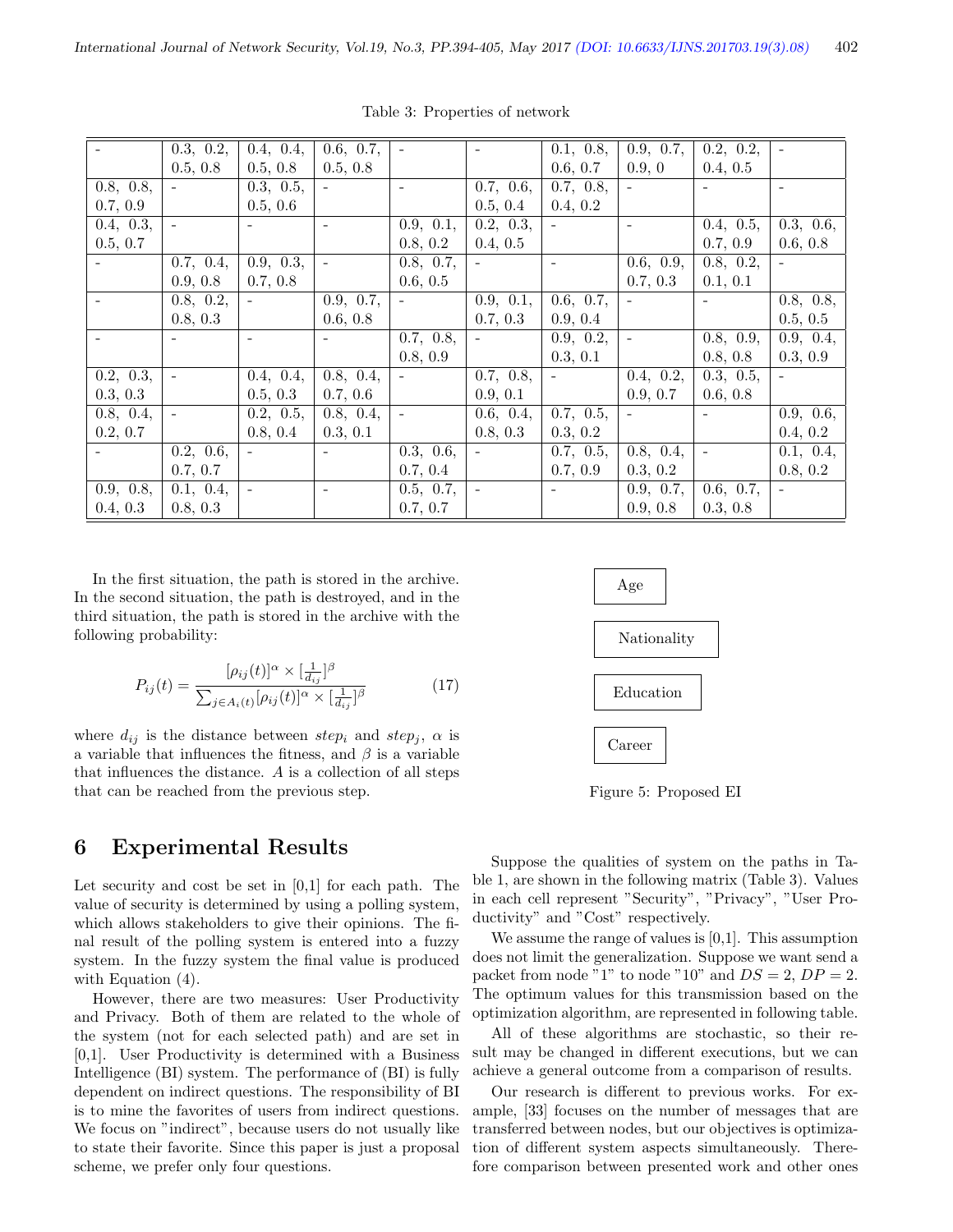Table 4: Final results

|             | Selected Path                                              | Security | Privacy | User Productivity | Cost |
|-------------|------------------------------------------------------------|----------|---------|-------------------|------|
| AMOSA       | $1 \rightarrow 2 \rightarrow 6 \rightarrow 10$             | 1.9      |         |                   |      |
| <b>MOGA</b> | $1 \rightarrow 3 \rightarrow 5 \rightarrow 10$             |          | 1.3     |                   |      |
| мовс        | $\rightarrow 7 \rightarrow 3 \rightarrow 9 \rightarrow 10$ |          |         | 2.6               |      |

is meaningless.

## 7 Conclusion

In this paper, we propose a scheme to model the network system in a real distributed environment according to security and privacy. Actually, security and privacy are critical concepts for all network systems, but in modelling we must consider their major parameters. In this paper, we recognize "security" and "privacy" based on their originality. Security is promoted by the head of an organization, but privacy is attractive for users. Indeed, users want free access to the assets of systems. Free access of users provides user productivity. Another important concept is that applying a security and privacy algorithm in real systems is an economic issue. We consider it as a "cost".

We optimize all major parameters of a network system (security, privacy, user productivity and cost) with three multi-objective optimization algorithms. AMOSA, MOGA and MOBC are used in this paper. Their results prove that the performances of AMOSA and MOGA are better that MOBC. The AMOSA algorithm can achieve a final result sooner that other algorithms, but the performance of MOGA is more stable.

### Acknowledgments

The work in this paper has been supported by the National Natural Science Foundation of China (61272500), National High-tech R & D Program (863 Program) (2015AA017204) and the Beijing Natural Science Foundation (4142008).

## References

- [1] P. Agrawal, H. Kaur, D. Bhardwaj, "Analysis and synthesis of enhanced bee colony optimization with the traditional bee colony optimization to solve the traveling sales person problem," International Journal of Computer  $\mathcal B$  Technology, vol. 2, no. 2, pp. 93– 96, 2012.
- [2] A. Badreddine, T. B. Romdhane, N. B. Amor, "A new process-based approach for implementing an integrated management system: Quality, security, environment," in Proceedings of International Confer-

ence on Industrial Engineering (IMECS'09), pp. 1–6, Hong Kong, Mar. 2009.

- [3] A. Badreddine, T. B. Romdhane, N. B. Amor, "A multi-objective risk management approach to implement an integrated management system: Quality, security, environment," in Proceedings of IEEE International Conference on Systems, Man, and Cybernetics, pp. 4728–4733, San Antonio, TX, USA, 2009.
- [4] S. Bandyopadhyay, S. Saha, U. Maulik, K. Deb, "A simulated annealing-based multiobjective optimization algorithm: AMOSA," IEEE Transactions on Evolutionary Computation, vol. 12, no. 3, pp. 269– 283, 2008.
- [5] A. Behnia, R. A. Rashid, J. A. Chaudhry, "A survey of information security risk analysis methods," Smart Computing Review, vol. 2, no. 1, pp. 79–94, 2012.
- [6] W. Bux, "Local-area subnetworks: a performance comparison," IEEE Transaction on Communications, vol. 29, no. 10, pp. 1465–1473, 1981.
- [7] R. Carvalho, M. Ferreira, "Using information technology to support knowledge conversion process," in Proceedings of the 13th WSEAS International Conference on Mathematical and Computational Methods in Science and Engineering, pp. 176–1817, 2001.
- [8] C. W. Choo, The Knowing Organization, Oxford University Press, 1998.
- [9] W. Chung, W. Chen, J. F. Nunamaker, "Business Intelligence Explorer: A Knowledge Map Framework for Discovering Business Intelligence on the Web," in Proceedings of the 36th Annual Hawaii International Conference on System Sciences, 2003.
- [10] C. A. Coello, D. A. Van Veldhuizen, G. B. Lamont, Evolutionary Algorithms for Solving Multi-objective Problems, Springer, 2007.
- [11] O. Etzioni, "The World Wide Web: Quagmire or Gold Mine?" Communication of the ACM, vol. 39, pp. 65–68, 1996.
- [12] A. Federgruen, Z. Katalan, "The stochastic economic lot scheduling problem: cyclical base-stock policies with idle times," *Management Science*, vol. 44, pp. 989–1001, 1996.
- [13] A. Federgruen, Z. Katalan, "Costumer waiting-time distributions under base-stock policies in single facility multi-item production systems," Naval Research Logistics, vol. 43, pp. 533–548, 1996.
- [14] L. Flud, K. Sawka, J. Carmicheal, J. Kim, K. Hynes, Intelligence Software Report 2002, Cambridge, Flud & Company Inc., 2002.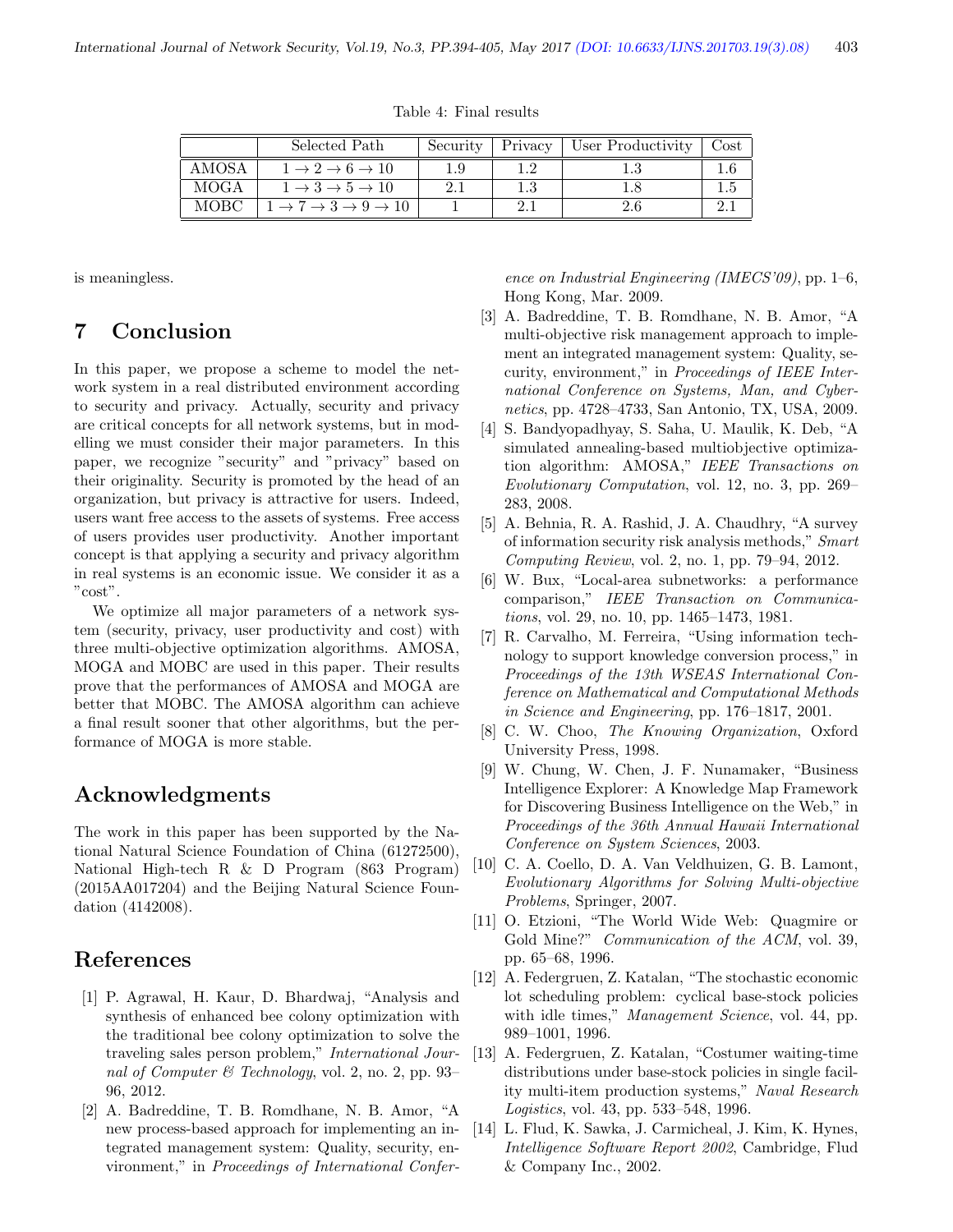- [15] C. M. Fonseca, P. J. Fleming, "Genetic algorithm for multiobjective optimization: Formulation, discussion and generalization," in Proceeding of 5th International Conference on Genetic Algorithms, pp. 416–423, 1993.
- [16] T. Gang, C. Kai, S. Bei, "The research & application of business intelligence system in retail industry," in IEEE International Conference on Automation and Logistics, pp. 87–91, 2008.
- [17] D. Gupta, M. M. Srinivasan, "Polling systems with state-independent setup times," Queueing Systems, vol. 22, pp. 403–423, 1996.
- [18] M. Gupta, G. Sharma, "An efficient modified artificial bee colony algorithm for job scheduling problem," International Journal of Soft Computing and Engineering, vol. 1, no. 6, pp. 303–315, 2012.
- [19] A. Haidine, R. Lehnert, "Multi-case multi-objective simulated annealing (MC-MOSA): New approach to adopt simulated annealing to multi-objective optimization," International Journal of Information Technology, vol. 4, no. 3, pp. 197, 2008.
- [20] S. M. Hashemi, J. He, "An approach for risk management of computer security base on polling system," in The 16th IEEE International Conference on Communication Technology (ICCT'15), pp. 912–918, 2015.
- [21] S. M. Hashemi, J. He, "BI-based approach for computer security," The 3rd IEEE International Conference on New Media, Indonesia, 2015.
- [22] A. K. Jain, R. C. Dubes, Algorithms for Clustering Data, Englewood Cliffs, NJ, USA, Prentice-Hall, 1988.
- [23] E. Kiesling, C. Strausss, C. Stummer, "A multiobjective decision support framework for simulationbased security control selection," in Seventh IEEE International Conference on Availability, Reliability and Security, pp. 454–462, 2012.
- [24] L. Klienrock, H. Levy, "The analysis of random polling systems," Operation Research, vol. 36, no. 5, pp. 716–732, 1988.
- [25] A. Konak, D. W. Konak, A. E. Smith, "Multiobjective optimization using genetic algorithms: A tutorial," Reliability Engineering and System Safety, vol. 91, pp. 992–1007, 2006.
- [26] D. Kumar, D. Kashyap, K. K. Mishra, A. K. Misra, "Security vs. cost: An issue of multi-objective optimization for choosing PGP algorithms," in IEEE International Conference on Computer & Communication Technology (ICCCT'10), pp. 532-535, 2010.
- [27] H. Levy, M. Sidi, "Polling systems: Applications, modelling and optimization," IEEE Transaction on Communication, vol. 38, no. 10, pp. 1750–1760, 1990.
- [28] T. Li, D. Logothetis, M. Veeraraghavan, "Analysis of a polling system for telephony traffic with application to wireless LANs," IEEE Transaction on Wireless Communications, vol. 5, no. 6, pp. 1284–1293, 2006.
- [29] X. Lin, "Map displays for information retrieval," Journal of the American Society for Information Science, vol. 48, pp. 40–54, 1997.
- [30] D. Micheal, Y. H. Yacov, "Influence diagrams with multiple objectives and tradeoff analysis," IEEE Transactions on Systems, Man and Cybernetics, vol. 34, no. 3, pp. 293–304, 2004.
- [31] R. Murugan, M. R. Mohan, "Artificial bee colony optimization for the combined heat and power economic dispatch problem," ARPN Journal of Engineering and Applied Sciences, vol. 5, no. 7, pp. 9–18, 2012.
- [32] T. Neubauer, C. Stummer, E. Weippl, "Workshopbased multiobjective security safeguard selection," in Proceedings of the First IEEE International Conference on Availability, Reliability and Security  $(ARES'06)$ , pp. 366-373, 2006.
- [33] T. Okimoto, N. Ikegai, T. Ribeiro, K. Inoue, H. Okada, H. Maruyama, "Cyber security problem based on multi-objective distributed constraint optimization technique," in 43rd Annual IEEE/IFIP Conference on Dependable Systems and Networks Workshop (DSN-W'13), pp. 1–7, 2013.
- [34] J. Raissi, "Performance impact of imitation in multiobjective security service provisioning," in Proceedings of IEEE, pp. 1–6, 2013.
- [35] B. Schneier, Secrets & Lies: Digital Security in a Networked World, New York, NY: Wiley, 2000.
- [36] R. Spence, Information Visualization, pp. 60–67, ACM press, 2001.
- [37] W. Stallings, Cryptography and Network Security Principles and Practices, Pearson Education, 2004.
- [38] S. Suriya, R. Deepalakshmi, S. Kannan, S. Shantharajah, "Enhanced bee colony algorithm for complex optimization problems," International Journal on Computer Science and Engineering, vol. 4, no. 1, pp. 72, 2012.
- [39] V. Viduto, W. Huang, C. Maple, "Toward optimal multi-objective models of network security: Survey," in Proceedings of the 17th International Conference on Automation  $\mathcal C$  Computing, pp. 6–11, 2011.
- [40] V. Viduto, C. Maple, W. Huang, A. Bochenkov, "A multi-objective genetic algorithm for minimizing network security risk and cost," in IEEE International Conference on High Performance Computing and Simulation (HPCS'12), pp. 462–467, 2012.
- [41] L. Wang, A Course in Fuzzy System and Control, Prentice-Hall International, Inc., pp. 4–7, 1997.
- [42] J. A. Weststrate, Analysis and Optimization of Polling Systems, Ph.D. Thesis, Tilburg University, 1992.
- [43] A. Wierman, E. M. Winands, O. J. Boxama, "Scheduling in polling systems," Performance Evaluation, vol. 64, no. 9, pp. 1009–1028, 2007.
- [44] L. Wu, G. Barash, C. Bartolini, "A service-oriented architecture for business intelligence," IEEE International Conference on Service-oriented Computing and Applications (SOCA'07), pp. 279–285, 2007.